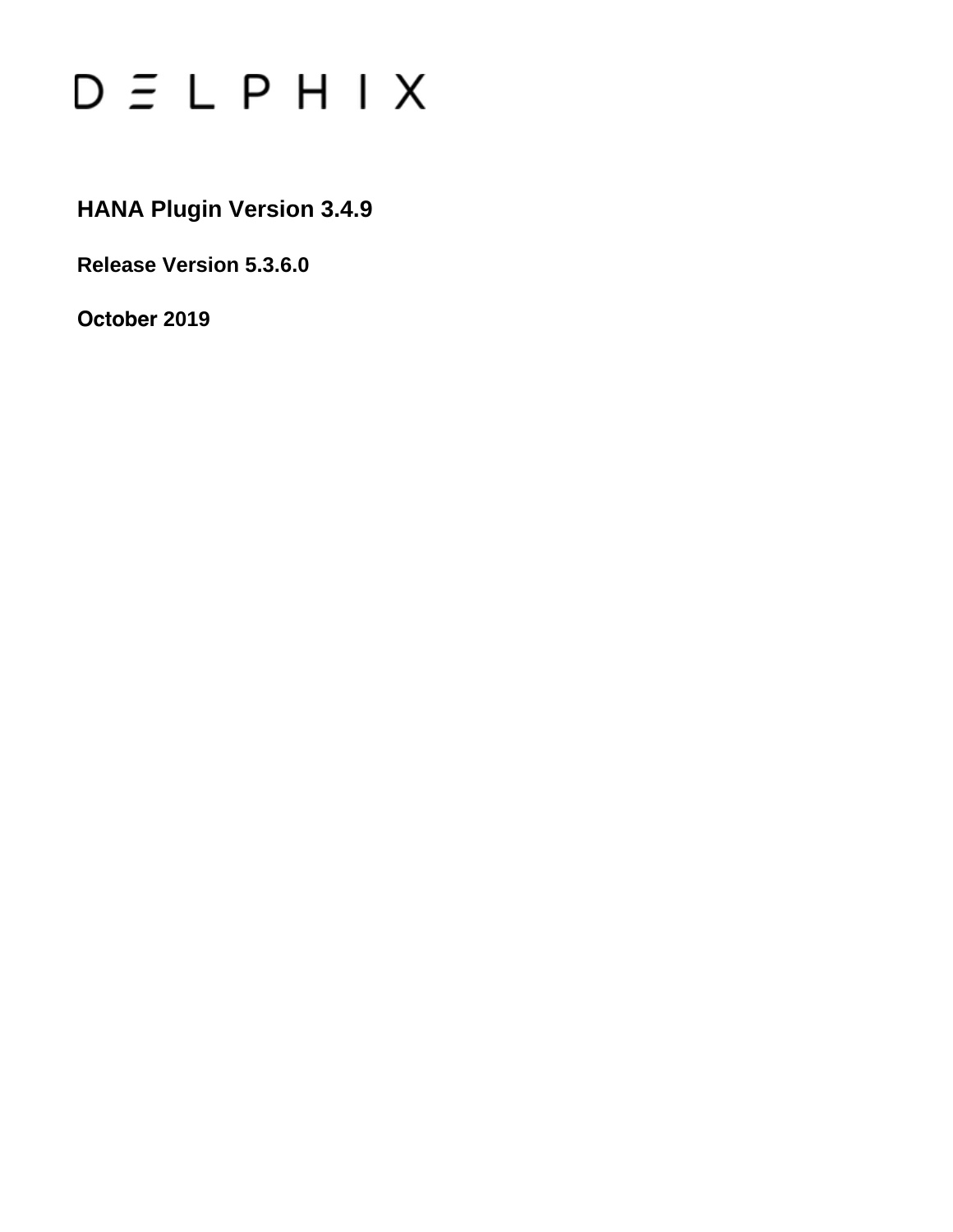HANA Plugin Version 3.4.9 You can find the most up-to-date technical documentation at: **[docs.delphix.com](http://docs.delphix.com)** The Delphix Web site also provides the latest product updates. If you have comments about this documentation, submit your feedback to: infodev@delphix.com

© 2019 Delphix Corp. All rights reserved.

Delphix and the Delphix logo and design are registered trademarks or trademarks of Delphix Corp. in the United States and/or other jurisdictions.

All other marks and names mentioned herein may be trademarks of their respective companies.

Delphix Corp. 1400 Seaport Blvd, Suite 200 Redwood City, CA 94063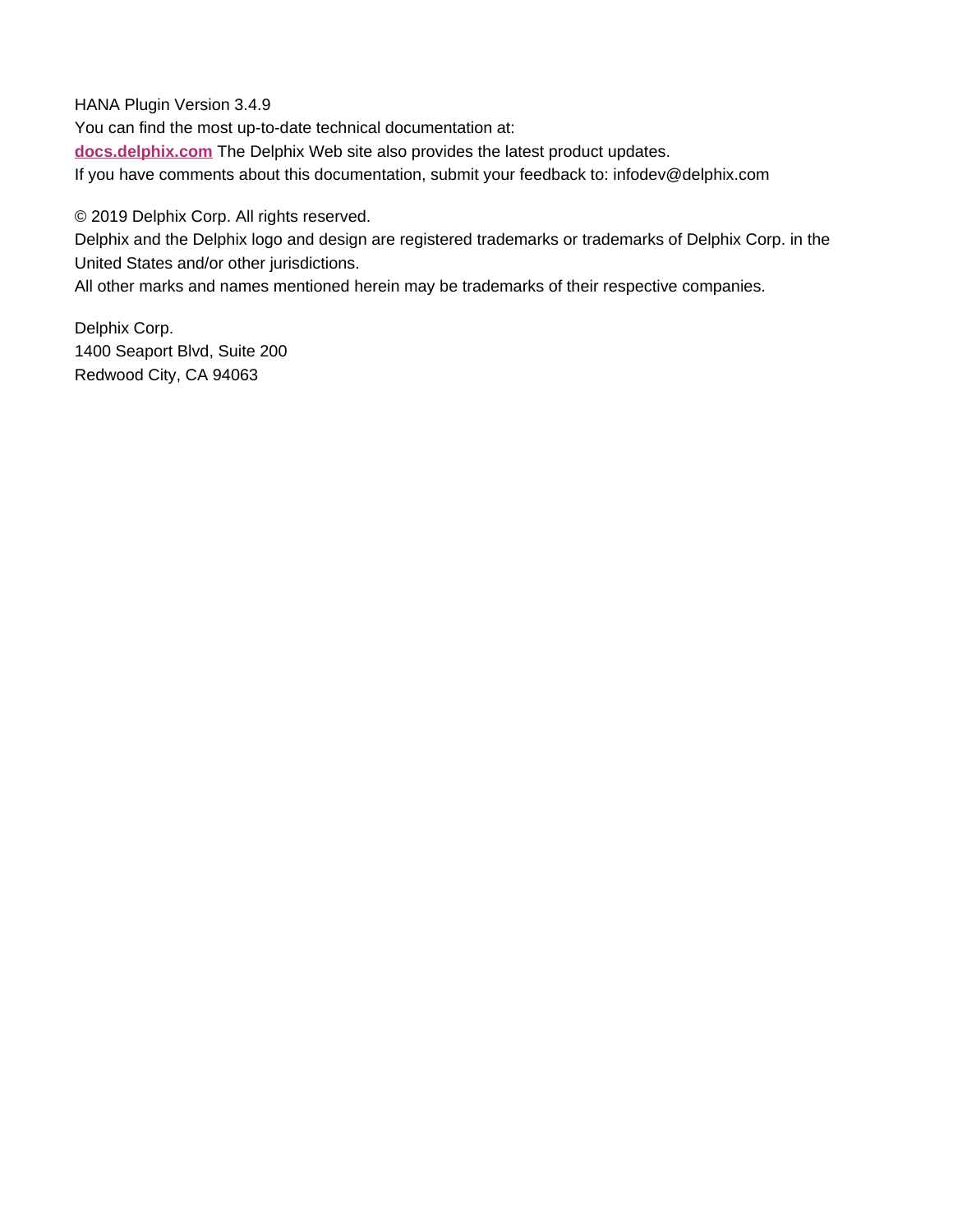## **HANA 2.0 Plugin Version 3.4.9 Release Notes**

## **New Features**

This is the release of the Deferred recovery plugin version 3.4.9.

- This plugin will be supported over HANA 2.0 MDC configuration.
- No formal requirement for a staging target
- Virtualization of individual tenant databases instead of the entire system
- Ability to mix and match virtualized tenants across any HANA system
- Source backup files can be ingested from a surrogate host which is different from the production source host - thereby minimizing impact to the production source host.

## **Plugin Installation**

Toolkit to support HANA virtualization are not automatically included in the Virtualization Engine deployment and are installed by Delphix Professional Services or Technical Support. A Support case can be opened requesting installation by following this **[link](http://support-tickets.delphix.com/)**.

## **Migration and Compatibility**

#### **Supported DBMS Versions**

- HANA Express, Platform Edition 2.0 SP03
- HANA Express, Platform Edition 2.0 SP04

#### **Supported Operating Systems**

- Red Hat Enterprise Linux (RHEL)
- S.u.S.E Linux

#### **Red Hat Enterprise Linux (RHEL)**

| <b>Supported DBMS</b><br><b>Version</b> |                                       | HANA 2.0 SPS 03 (Platform Edition &<br><b>Enterprise edition)</b> | HANA 2.0 SPS 04 (Platform Edition &<br><b>Enterprise edition)</b> |  |
|-----------------------------------------|---------------------------------------|-------------------------------------------------------------------|-------------------------------------------------------------------|--|
|                                         | <b>Supported OS</b><br><b>Version</b> |                                                                   |                                                                   |  |
|                                         | <b>RHEL 7.3</b>                       | Supported                                                         | Supported                                                         |  |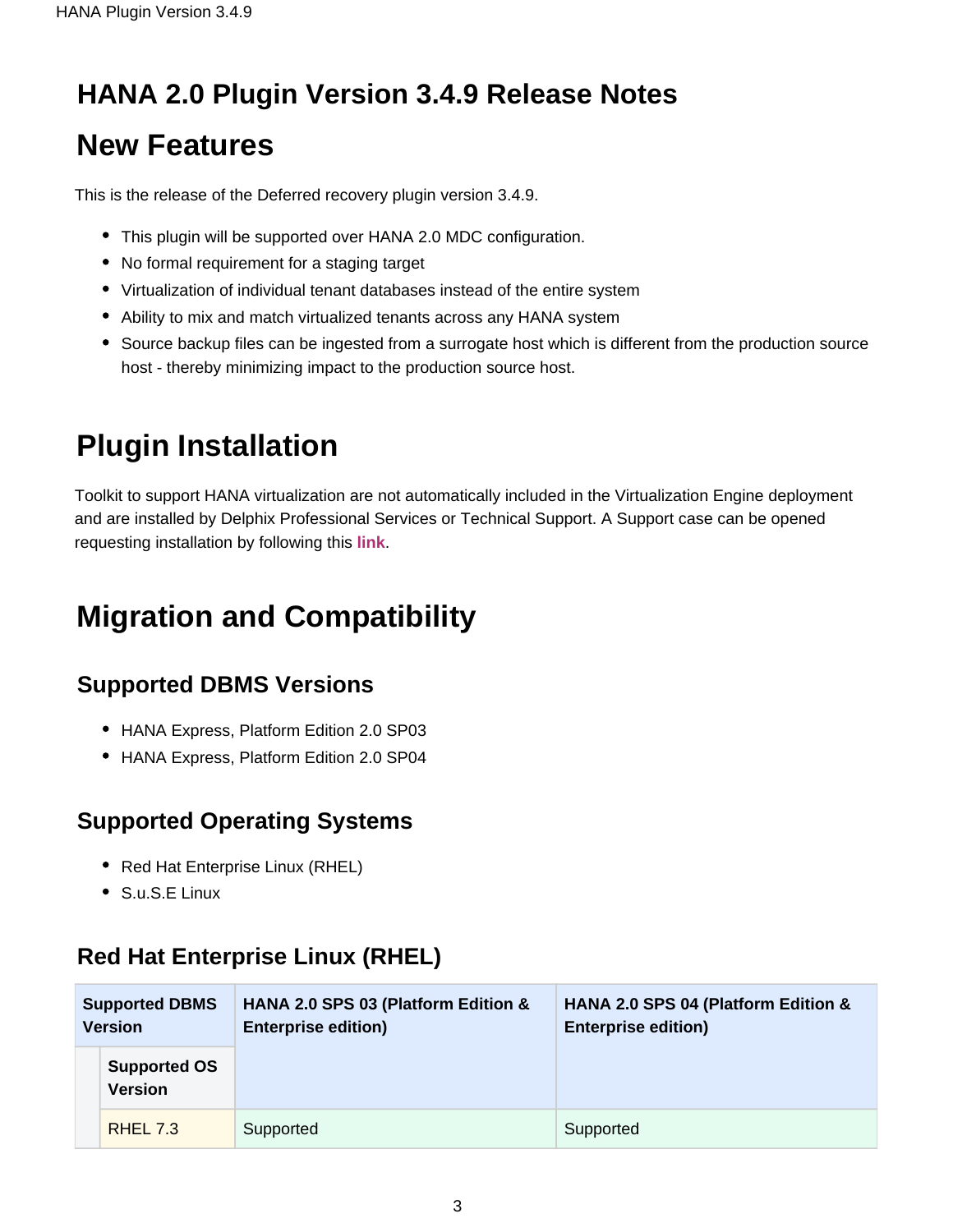| <b>RHEL 7.4</b> | Supported | Supported |
|-----------------|-----------|-----------|
|                 |           |           |

#### **SUSE Linux**

| <b>Supported DBMS</b><br><b>Version</b> |                                       | HANA 2.0 SPS 03 (Platform Edition &<br><b>Enterprise edition)</b> | HANA 2.0 SPS 04 (Platform Edition &<br><b>Enterprise edition)</b> |  |
|-----------------------------------------|---------------------------------------|-------------------------------------------------------------------|-------------------------------------------------------------------|--|
|                                         | <b>Supported OS</b><br><b>Version</b> |                                                                   |                                                                   |  |
|                                         | <b>SUSE 12 SP3</b>                    | Supported                                                         | Supported                                                         |  |

#### **Plugin/Delphix Engine Compatibility**

Plugin should be installed on compatible Delphix Engines per the table below:

| Delphix Engine   HANA 3.4.5 |     | <b>HANA 3.4.9</b> |
|-----------------------------|-----|-------------------|
| 5.3.4.x                     | Yes | Yes               |
| 5.3.5.x                     | Yes | Yes               |
| 5.3.6.x                     | Yes | Yes               |

#### **Unsupported Versions and Features**

- The HANA 2.0 Plugin does not support multiple HANA installations on the same host.
- Multiple duplicate services are not supported in this release.
- Point in Time recovery of the HANA database is not possible.
- HANA 1.0 MDC and SDC configurations are not supported.
- Parallel or concurrent VDB creation against a single target host is not supported.
- Third-party backup tools and Backint are not supported.
- Scale-out source and target environments are not supported.
- V2P is not supported with this release.
- Self-Service (Jetstream) is not supported with this release.

## **Known Issues**

The following issues are known to exist in this release:

| <b>Delphix Ticket</b> | Summary | Workaround |
|-----------------------|---------|------------|
| Number                |         | /Comments  |